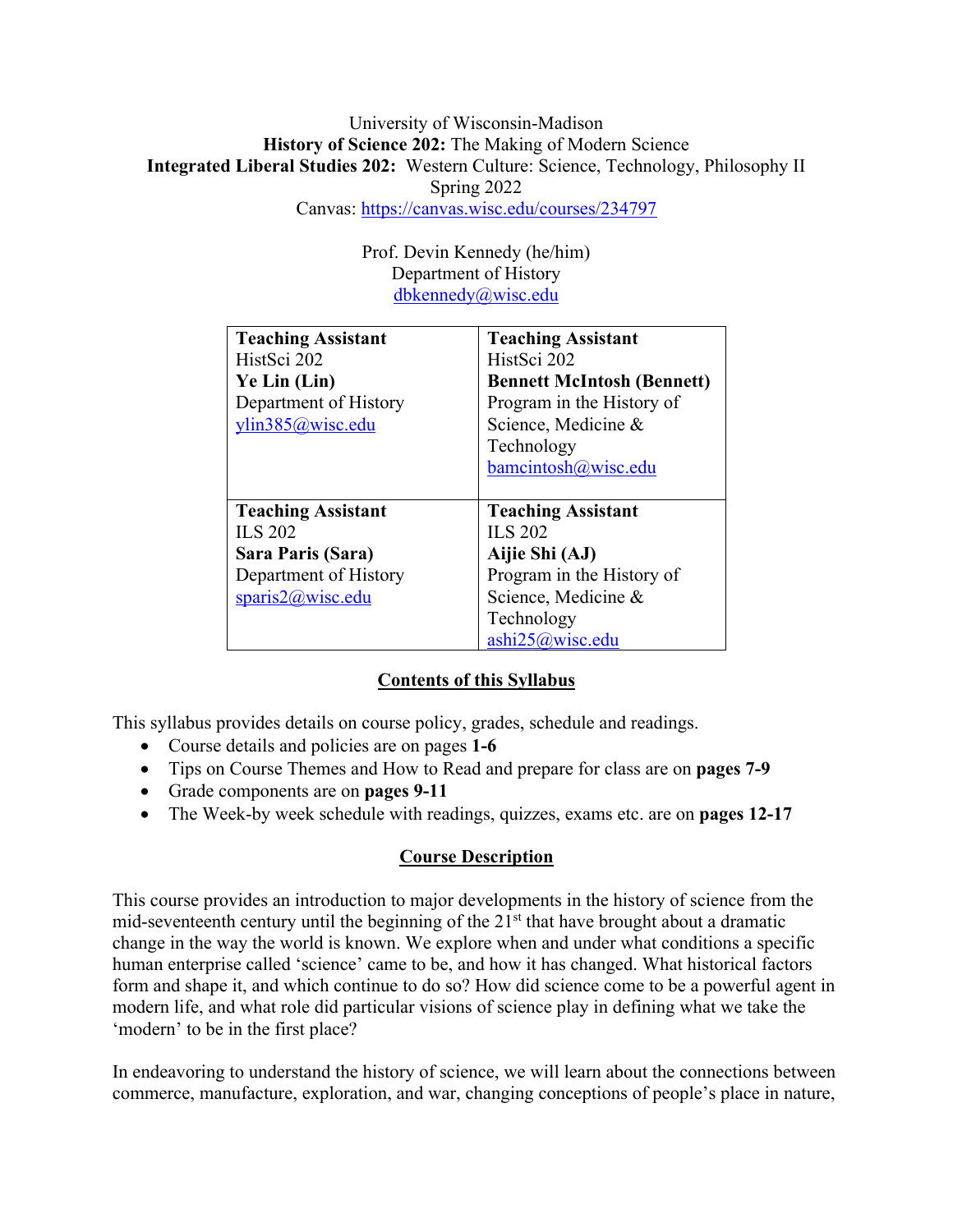and our ability to control the world around us. In the process, we will come to a new understanding of the relationship between science, technology and society.

# **Required Texts**

- Dear, Peter, The Intelligibility of Nature: How Science Makes Sense of the World Chicago: University of Chicago Press, 2008 [any version]
- Other readings are provided on canvas

# **Course Meetings**

Each week you attend **two Lectures** (Tues/Thurs) and a **discussion section** (see your enrollment for details)

#### **Lectures:**

Tuesdays and Thursdays, 8:50 AM-9:40 AM in Mosse Humanities 2340

**Lecture Recordings:** Will be available on Canvas shortly after delivery, unless there are technical difficulties; synchronous attendance is **strongly** advised)

#### **Discussion Section Meetings:**

*Please consult your enrollment information and attend your assigned section—please note that there are two different courses (HISTSCI and ILS, each with their own sections)*

#### **History of Science Sections (With Bennett and Lin)**

HISTSCI 202 DIS 301 | (TA: Bennett) **Thursdays** 12:05-12:55 in 2125 Mosse Humanities HISTSCI 202 DIS 301 | (TA: Bennett) **Thursdays** 1:20-2:10 in 4004 Vilas Hall HISTSCI 202 DIS 303 | (TA: Lin) **Thursdays** 3:30-4:20 in 2131 Mosse Humanities Building HISTSCI 202 DIS 304 | (TA: Bennett) **Thursdays** 4:35-5:25 in 2125 Mosse Humanities Bldg. HISTSCI 202 DIS 305 | (TA: Lin) **Fridays** 8:50-9:40 in 2125 Mosse Humanities Building HISTSCI 202 DIS 306 | (TA: Lin) **Fridays** 9:55-10:45 in 2631 Mosse Humanities Building HISTSCI 202 DIS 307 | (TA: Bennett) **Fridays** 11:00-11:50 in 2125 Mosse Humanities Bldg. HISTSCI 202 DIS 308 | (TA: Lin) **Fridays** 12:05-12:55 in 2125 Mosse Humanities Building

#### **Integrated Liberal Studies Sections (With Sara and Aijie)**

ILS 202 DIS 301 | (TA: AJ) **Mondays** 12:05-12:55 in 130 Brogden Psychology Building ILS 202 DIS 302 | (TA: AJ) **Mondays** 1:20-2:10 in 130 Brogden Psychology Building ILS 202 DIS 303 | (TA: Sara) **Wednesdays** 12:05-12:55 in 130 Brogden Psychology Building ILS 202 DIS 304 | (TA: Sara) **Wednesdays** 1:20- 2:10 in 115 Brogden Psychology Building ILS 202 DIS 305 | (TA: Sara) **Tuesdays** 2:25-3:15 in 103 Meiklejohn House ILS 202 DIS 306 | (TA: Sara) **Tuesdays** 3:30-4:20 in 103 Meiklejohn House ILS 202 DIS 307 | (TA: AJ) **Thursdays** 2:25-3:15 in 103 Meiklejohn House ILS 202 DIS 308 | (TA: AJ) **Thursdays** 3:30-4:20 in 103 Meiklejohn House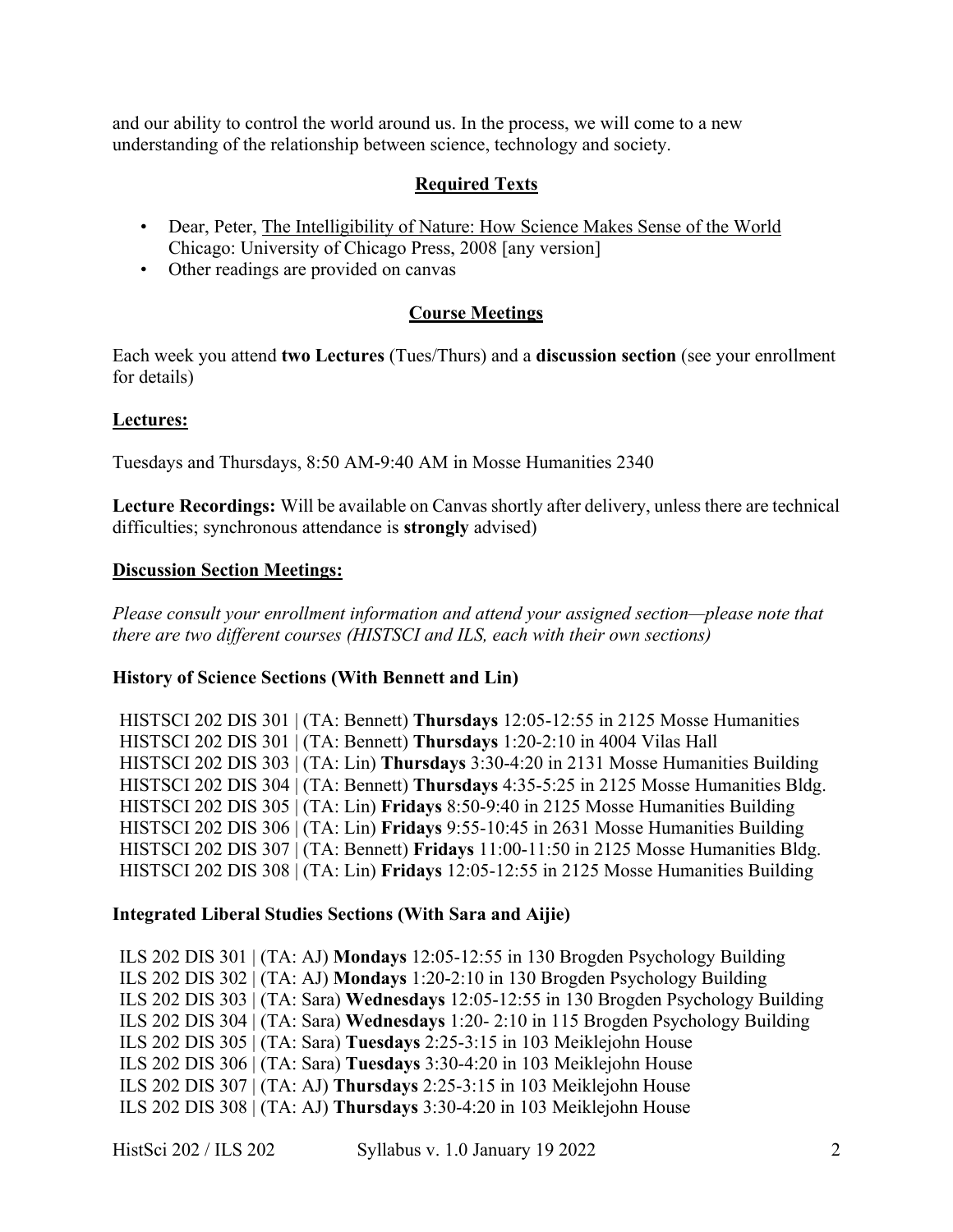# **Credit Hour Details**

This class meets for three, 50-minute class periods each week (2 lectures, 1 discussion) over the fall semester and carries the expectation that students will work on course learning activities (reading, writing, watching supplemental video material and responding to quizzes on canvas, working on writing assignments studying for examinations) for about **2 hours out of the classroom for every class period (about 6 hours per week).** 

## **Office Hours**:

Office hours are a chance for you to meet with the teaching team to discuss course material, issues, or your interests. This time is yours!

**Prof. Kennedy**: Thursdays 11:30-1:30 in Mosse Humanities 4127 Appointments Preferred: https://calendly.com/devinkennedy/officehours **Sara Paris** by appointment on Zoom (see canvas for link) **Bennett McIntosh** Tuesday 10-12 on Zoom or by appointment (see canvas for link) **Aijie Shi** by appointment on Zoom (see canvas for link) **Ye Lin** by appointment on Zoom (see canvas for link)

## **Learning Outcomes**

Students, upon successful completion of the course, will be able to:

- Identify key concepts, periods, and themes in the history of science
- Recognize some social, cultural, intellectual, and material factors shaping the development of science since the 17th century
- Analyze and situate in historical context, primary cultural and technical sources from the history of science
- Speak and write about science as a socially situated and historically changing enterprise
- Collaborate with peers, and lead a discussion including through the preparation of questions and notes

**Students enrolling in ILS 202** will earn *natural sciences* credit. Discussion sections will focus on developing understanding of the scientific concepts covered by this course, and written work (the mid-term, exam, and quizzes) will require you to demonstrate this understanding. This does not mean that you will be tested on equations and math, but it does mean that your work for this course should include comprehending key features of the science we discuss.

**Students enrolling in HistSci 202** will earn will earn *humanities* credit. This means that their discussion sections will focus on understanding the *historical contexts* of the science covered by this course, and that the assessed work you do will require you to demonstrate this understanding. This does not mean that the science you know is irrelevant. But it does mean that your work for this course (in discussion sections, and in quizzes, the mid-term and the final examination) will focus on learning placing the science we discuss in its historical context.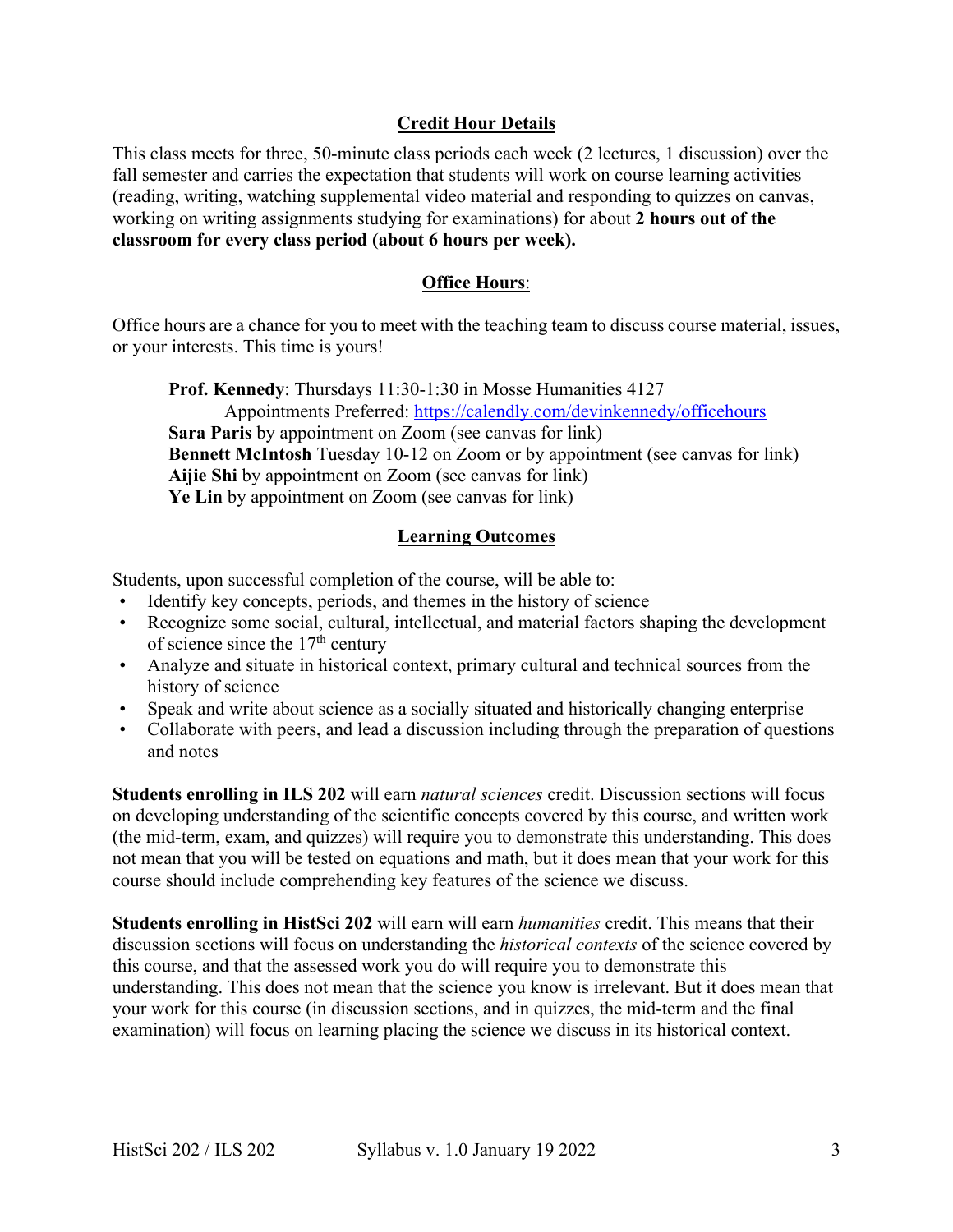## **Face Masks:**

In accordance with University Policy, students, faculty, and staff are required to wear a face mask while inside any university building, this will include during lectures, discussion sections, and in office hours. Face coverings must be worn correctly (i.e., covering both your mouth and nose) in the building if you are attending class in person.

Students with disabilities or medical conditions who are unable to wear a face covering should contact the McBurney Disability Resource Center or their Access Consultant if they are already affiliated. Students requesting an accommodation unrelated to disability or medical condition, should contact the Dean of Students Office.

Students not wearing a face covering will be asked to put one on or leave the classroom. Students who refuse to wear face coverings appropriately or adhere to other stated requirements will be reported to the Office of Student Conduct and Community Standards and will not be allowed to return to the classroom until they agree to comply with the face covering policy. An instructor may cancel or suspend a course in-person meeting if a person is in the classroom without an approved face covering in position over their nose and mouth and refuses to immediately comply.

# **Absences due to Covid-19**

Individual students unable to attend in-person lectures for COVID-19-related reasons should contact me, Professor Kennedy to discuss options for access to course materials and activities. If you cannot attend discussion sections, please contact your Teaching Assistant. We are happy to support you in these circumstances so please just do be in touch. Students who must miss multiple class sessions should talk with me and with their academic advisor about the best course of action.

If multiple students in a course section must miss in-person class meetings for COVID-19-related reasons, every effort should be made to avoid a disruption of in-person instruction. Instructors should work with their department, school and college to explore ways to provide students who cannot attend in-person sessions access to course materials and activities. Any interruption of in-person instruction should be temporary and brief.

#### **Course Details**

**History of Science 202 Prerequisites**: None **Course Designation**: Breadth - **Humanities Level**: Elementary **Credits**: 3 **Modality**: In-person

**Integrated Liberal Studies 202 Prerequisites**: None **Course Designation**: Breadth – Natural Sciences **Level**: Elementary **Credits**: 3 **Modality**: In-person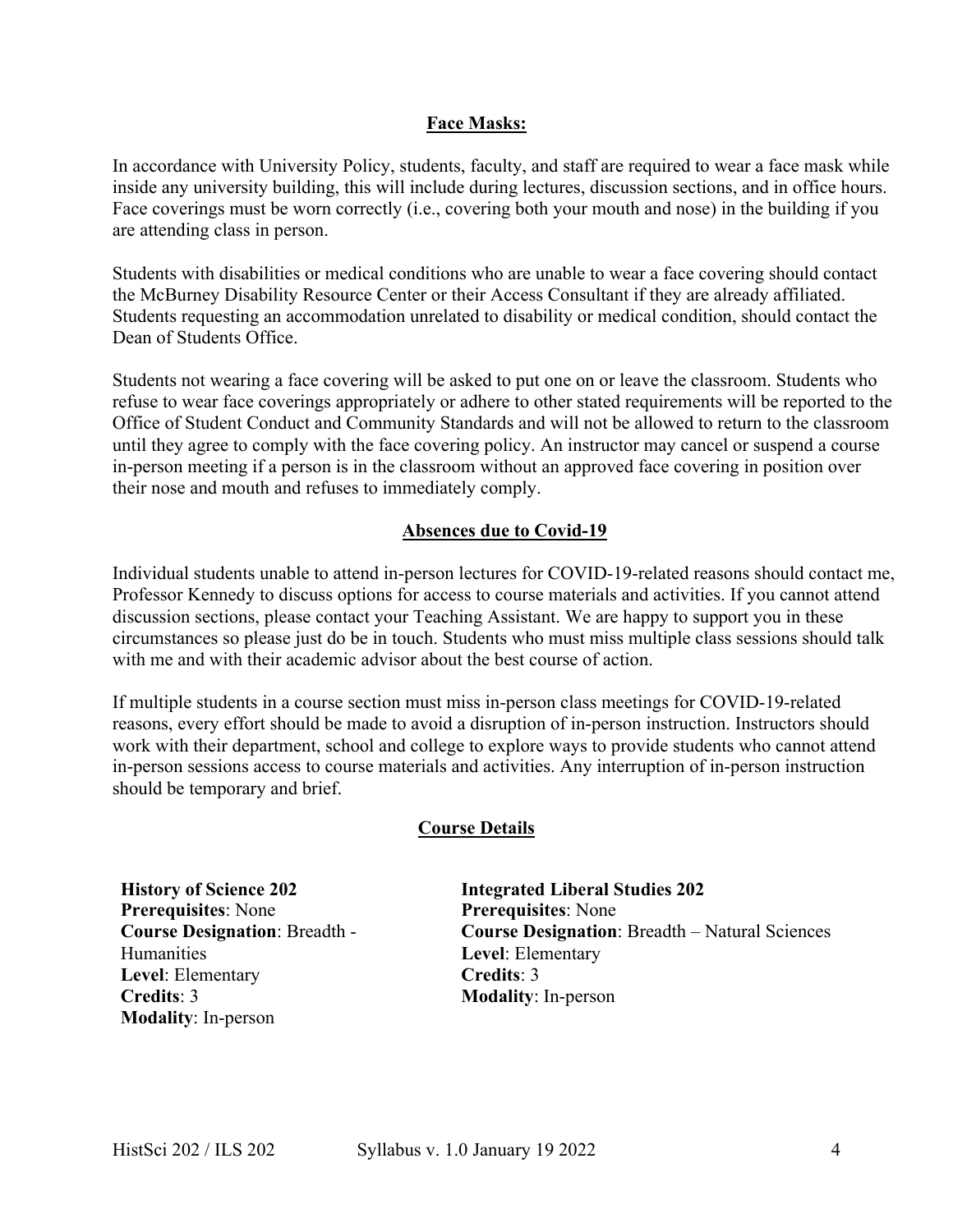# **Academic Integrity**

By virtue of enrollment, each student agrees to uphold the high academic standards of the University of Wisconsin-Madison; academic misconduct is behavior that negatively impacts the integrity of the institution. Cheating, fabrication, plagiarism, unauthorized collaboration, and helping others commit these previously listed acts are examples of misconduct which may result in disciplinary action. Examples of disciplinary action include, but is not limited to, failure on the assignment/course, written reprimand, disciplinary probation, suspension, or expulsion.

## **Accessibility and Diversity**

I aspire to create a classroom strengthened by students who feel heard, safe, and supported. I am committed to providing any accommodations that will enable you to thrive in our course, including but not limited to those requested through the McBurney Disability Resource Center. If you are in need of additional accommodations, please feel free to speak with Professor Kennedy, or the McBurney Center

The McBurney Disability Resource Center Phone: (608) 263-2741 Address: 702 W. Johnson Street, Suite 2104 Email: mcburney@studentlife.wisc.edu

Diversity is a source of strength, creativity, and innovation for UW-Madison. We value the contributions of each person and respect the profound ways their identity, culture, background, experience, status, abilities, and opinion enrich the university community. We commit ourselves to the pursuit of excellence in teaching, research, outreach, and diversity as inextricably linked goals. The University of Wisconsin-Madison fulfills its public mission by creating a welcoming and inclusive community for people from every background – people who as students, faculty, and staff serve Wisconsin and the world.

# **Technology**

You may use laptops or electronic devices to take notes in lecture and in discussion sections; as you know digital devices are great tools but also distracting. Please don't let your devices get in the way of your engagement in class or your classmates!

With the exception of the course text, all materials (text, links to audio and video clips) are provided on Canvas, but if you are having trouble, please be in touch with Professor Kennedy or your TA.

Lecture recordings are available on canvas on the page titled Kaltura Gallery shortly after they are delivered.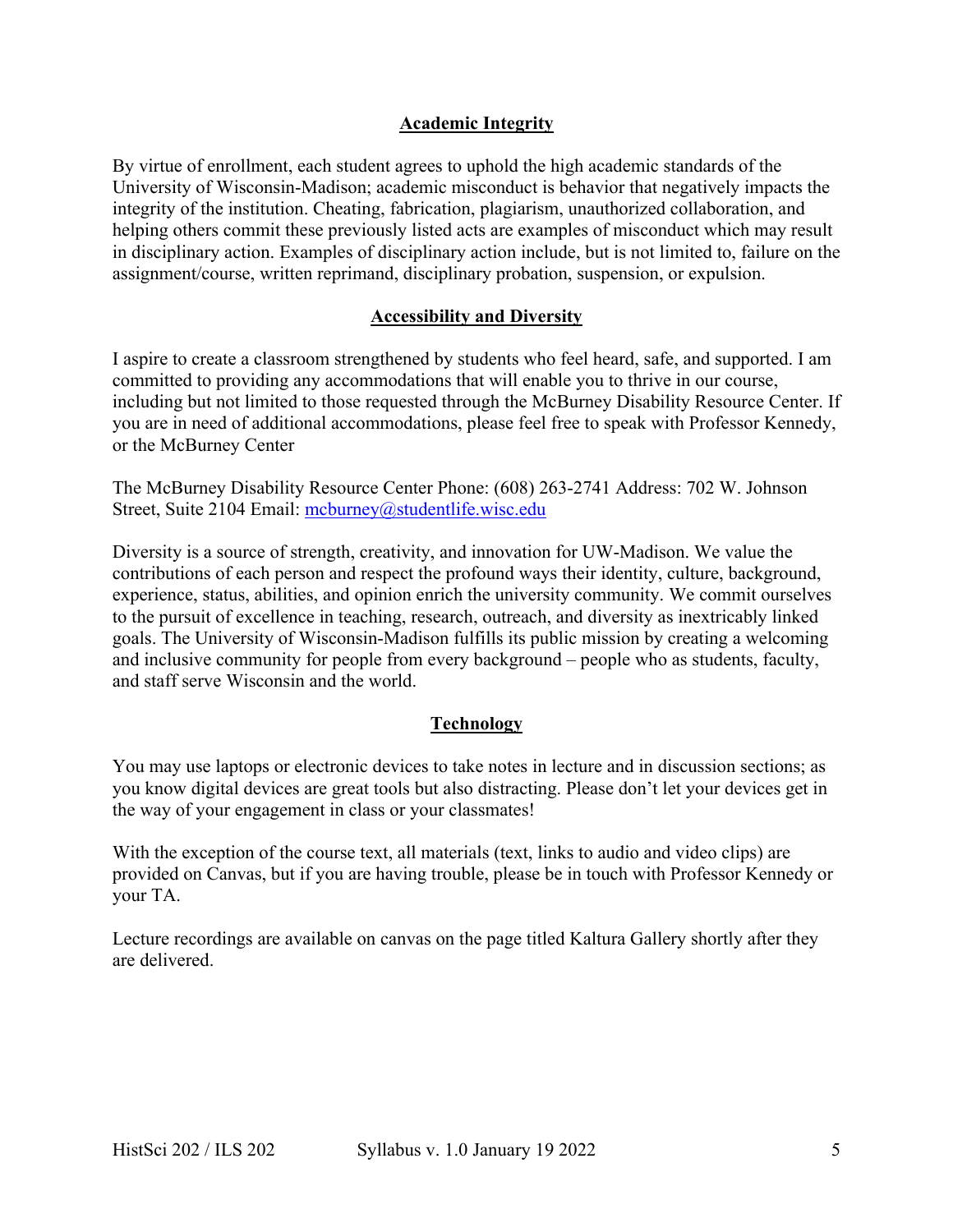# **Lecture Recordings and Intellectual Property**

Recordings will be provided on Kaltura Media Space.

Lecture materials and recordings for this course are protected intellectual property at UW-Madison. Students in this course may use the materials and recordings for their personal use related to participation in this class. Students may also take notes solely for their personal use. If a lecture is not already recorded, you are not authorized to record my lectures without my permission unless you are considered by the university to be a qualified student with a disability requiring accommodation. [Regent Policy Document 4-1] Students may not copy or have lecture materials and recordings outside of class, including posting on internet sites or selling to commercial entities. Students are also prohibited from providing or selling their personal notes to anyone else or being paid for taking notes by any person or commercial firm without the instructor's express written permission. Unauthorized use of these copyrighted lecture materials and recordings constitutes copyright infringement and may be addressed under the university's policies, UWS Chapters 14 and 17, governing student academic and non-academic misconduct.

## **Religious observations**

Please be in touch with Professor Kennedy early in the semester if you expect your observation of religious holidays or events will conflict with course events, including but not limited to the final exam. We are happy to help make alternative accommodations.

#### **Regular and substantive student-instructor interaction**

Students will receive regular and substantive interaction with instructor, as well as teaching assistants, during in-person lectures, discussion sections, through feedback on written assignments, and in one-on-one meetings in office hours.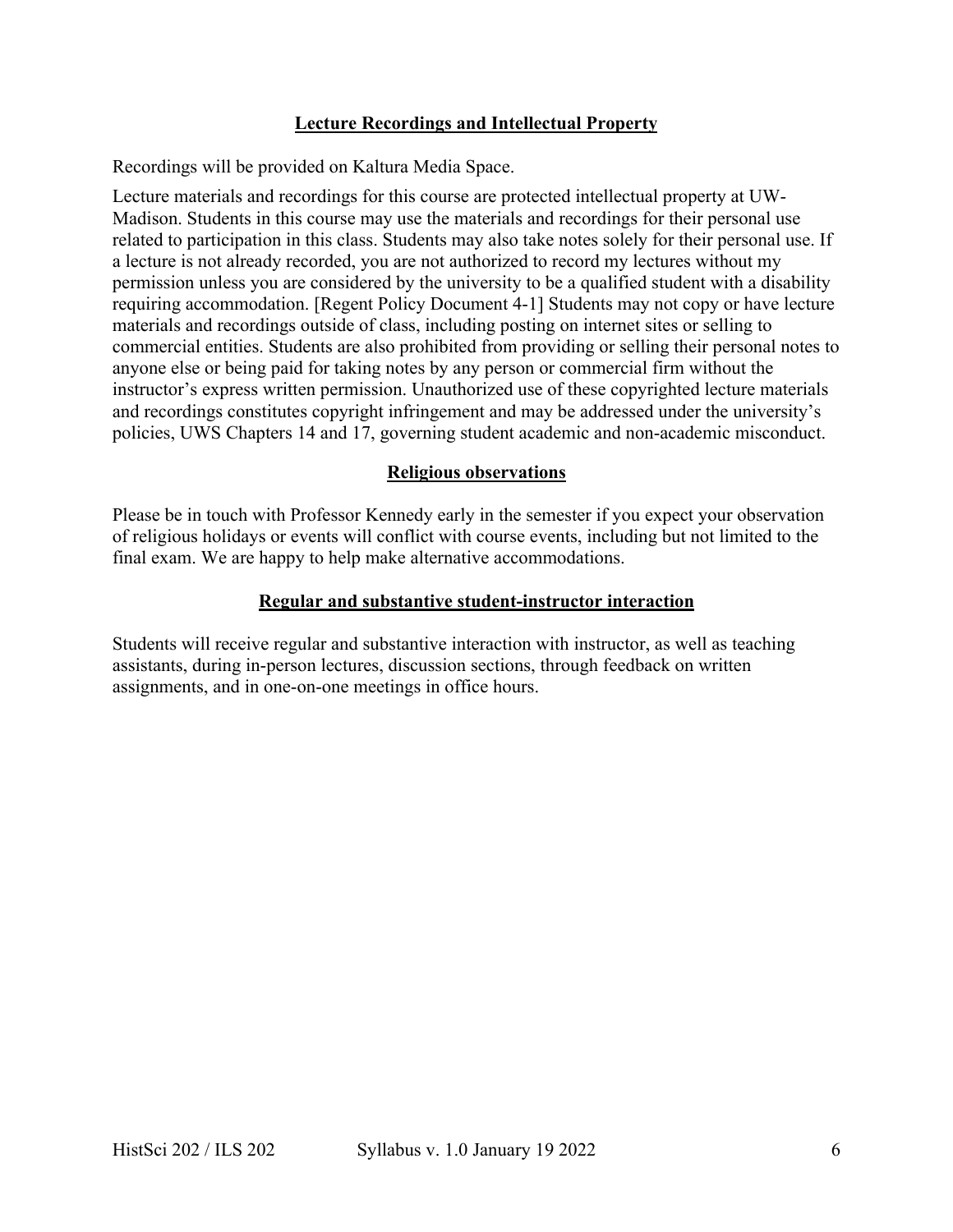## **Big Ideas Addressed in this course:**

This course covers a lot of ground. We are studying 400 years of science in Western Europe and the United States. We're going to be focusing on episodes and histories that engage a specific set of five themes, critical to the history of science. These themes connect our study across time and place, and will be the sort of topic that you'll be asked to analyze on the mid-term and final exam. In this course we're looking at how answers to the questions posed below *change over time*: for instance, what are some differences in the way scientific expertise is made; between the time of Robert Boyle and the time of "Big Science" in the 1960s.

#### **1) Religion and Human Nature**

How does science, as a body of knowledge and a set of practices for producing knowledge interact with other ways of knowing, predicting, and interpreting the natural world? Likewise, how does science interact with other socially potent ways of thinking about human beings, their moral capacities, and their relation to nature?

#### **2) Economy and Commerce**

How do scientific ideas emerge from, or respond to the practicalities of business or political economy? How do material conditions enable various institutions and forms of scientific practice, and ideas about science?

#### **3) Politics and the State**

What is the role of governing institutions in shaping and supporting scientific practice and scientific ideas? What role does science play in the governance of nations? How does science relate to ideas about the good governance of a nation?

# **4) Expertise and Democracy**

On what basis do we come to trust the knowledge produced by others, including those specifically engaged in scientific endeavors? What frictions exist between trust in experts and ideals of democracy or self-governance, and how do societies manage it?

#### **5) Knowledge and Power**

How does scientific knowledge, its application, and its authority stem from or contribute to the arrangement of *power* between people and groups? Conversely, how do individuals and groups use scientific knowledge and knowledge practices to unseat dominant forms of social power?

#### **Note on Reading**

This is a reading intensive course; requiring about 2-3 hours of reading per week; consisting typically of 60-80 pages (normally two chapters worth) of secondary sources by historians, plus another 5-10 pages of primary source reading (by historical figures and persons). There are no writing assignments, with the exception of the writing component of the group project; as such, a major component of your grade depends on you keeping up with weekly readings, and being prepared to discuss them in sections, and to answer questions about them in the four multiple choices quizzes. The Mid-term and Final exam will expect that you have kept up with readings, and are capable of deploying them in short essay responses.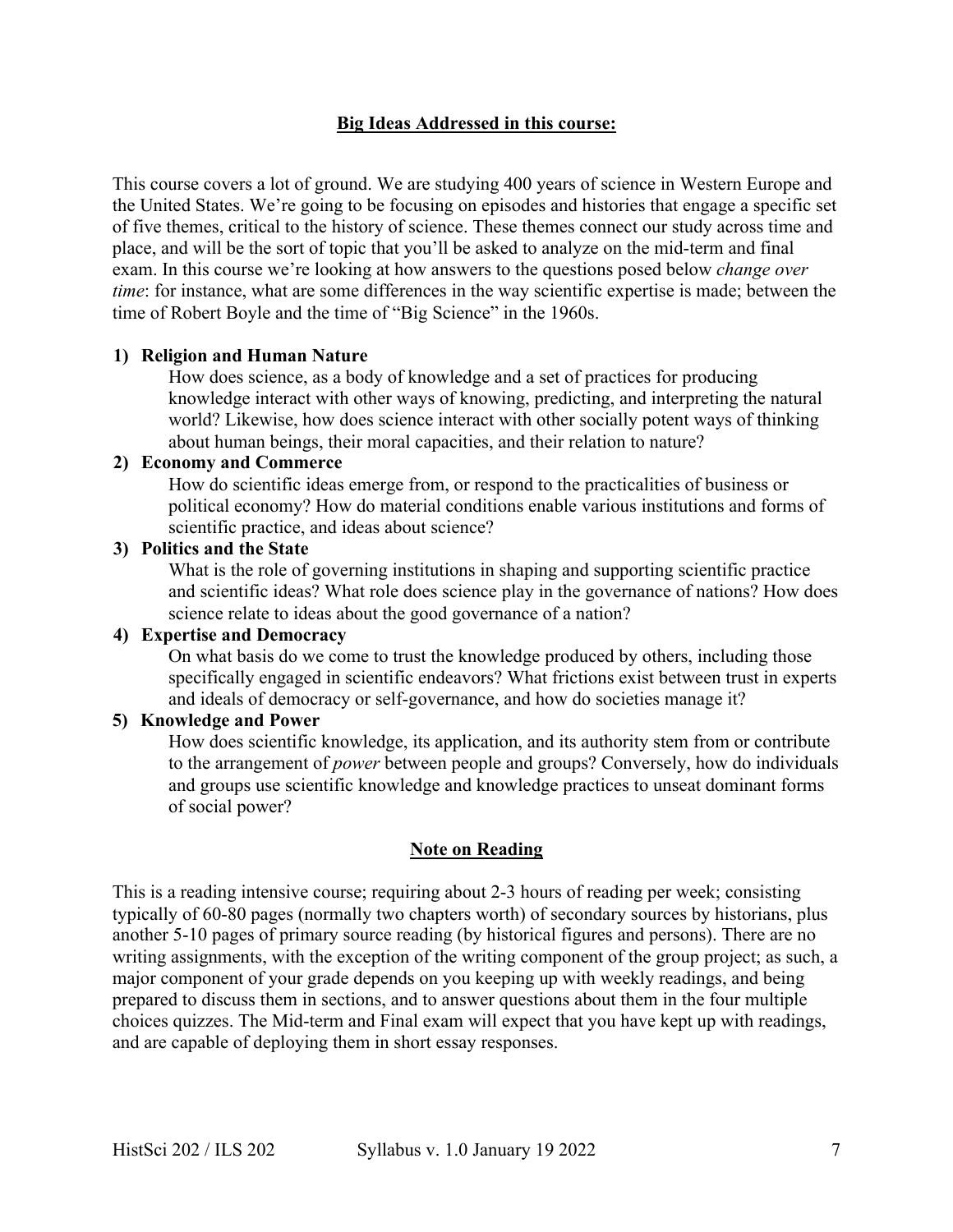# **How to Read for this Course:**

Almost every week, you will read a couple of chapters from a secondary source written by a historian, and a couple of primary sources from historical figures involved in the events we are discussing. You must read in advance of your discussion section, and as early in the week as possible, since I will occasionally refer to the materials in lecture and would invite you to share your ideas.

## **Here are some general ideas to guide your reading:**

- 1) **Secondary Sources:** Secondary sources provide, in combination with lecture, a general narrative of the history we are covering in course; it is not expected or required that you know every date and every name, but you should read secondary sources to strengthen and expand upon the narrative of history I provide during lecture.
	- *a.* Each secondary source should be read towards the "who what where why when +":
		- *i.* **who** is involved in the story the author tells (the few names or groups of people that seem most important, or that drive the story forward);
		- *ii.* **what** is happening: what are the historical changes in politics, society, science or 'natural philosophy' that are being described? (no detailed technical knowledge of scientific ideas are expect; just a basic, rough sketch of what they understood as a scientific question and how they solved it)
		- *iii.* **where** both in terms of geography, but also in what sort of institutions are involved
		- *iv.* **when** is the story happening generally either given by an approximate date (within a half-century in material before 1900, or to a decade or two in the 20<sup>th</sup> century) *or connected with a historical period (e.g. the Cold War, World War II, the French Revolution)*
		- *v.* **why** is the story important/interesting/relevant to our understanding of the history of science (this is hard, because it is a judgement; there's no right answer here, but thinking about it will help you remember the rest!
		- $vi.$  **+ critical engagement**: what in the emphasis of the historian's story, their argument, or who is left out strikes you as deserving of criticism, engagement, or refinement?
	- b. Discussion sections will clarify which aspects of the story presented in secondary sources are most important to understand and retain for the mid-term and final exam.
- 2) **Primary Sources:** Primary sources are documents produced by historical figures from the past, either describing contemporaneous events, or produced in the conduct of those events.

They are challenging works to read and understand: they are written by figures probing at the limits of human knowledge, working in time periods long before our own, in languages (even when translated into modern English) and styles that are different from ours. It is not expected that you will understand them entirely in advance of discussion sections.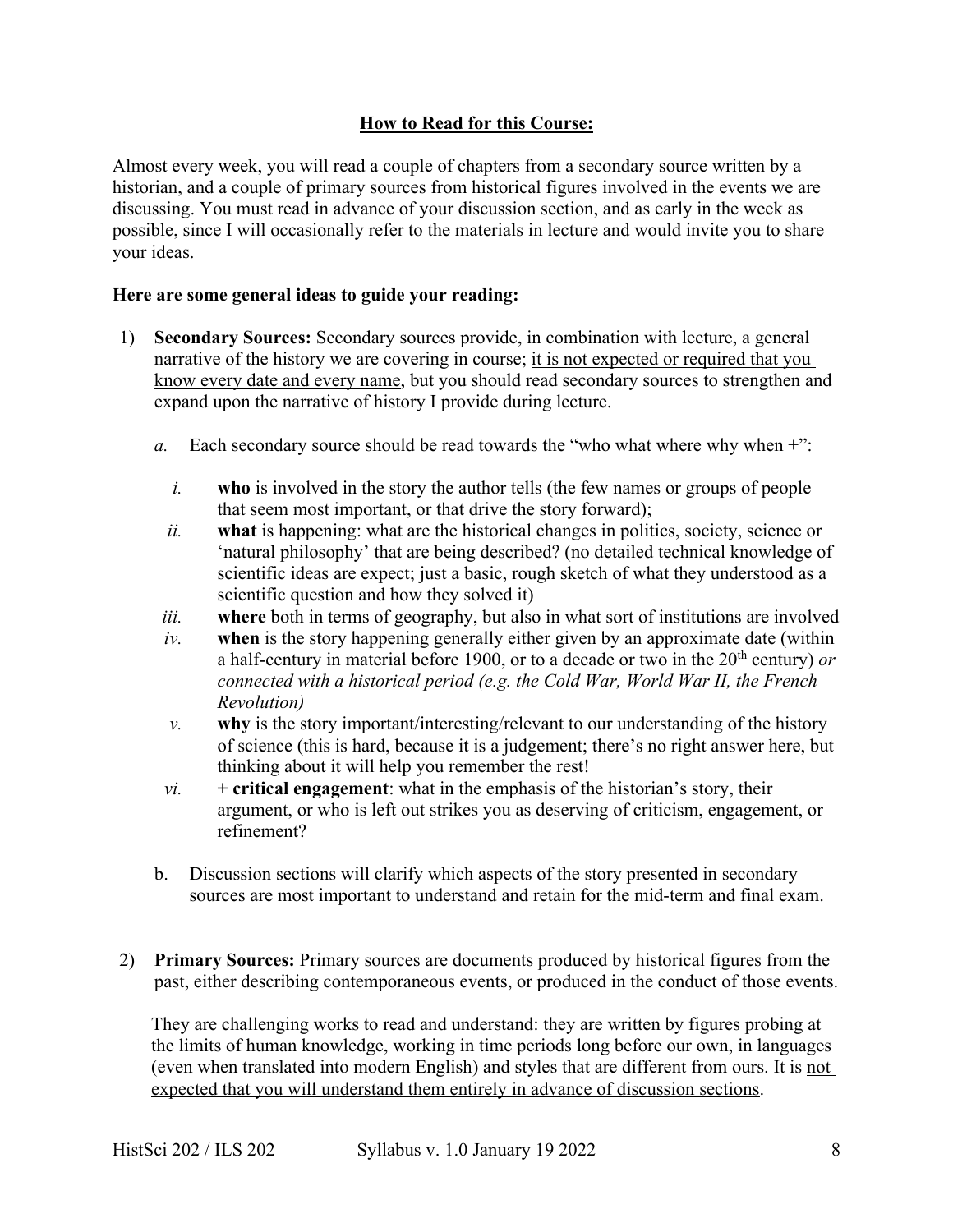# **Your task for primary source readings is to read for the following:**

- a. Who is writing and when?
- b. What, generally, they are talking about (what matter is made of vs. how life emerged vs. what is nature… etc.)?
- c. How they discuss that topic:
	- i. What is the basic idea of the argument?
	- ii. What kind of evidence, experiments, ideas are they using to make their argument?
- iii. What is the style of argument (a story about their own life, a factual report of an event, an argument about their own trustworthiness etc.)?
- d. Highlight or underline words, arguments, concepts that connect the text to other ideas from lectures, secondary sources, or other knowledge of yours including:
- i. Things that surprised you
- ii. Confusing ideas
- iii. Specific differences between the way we understand a topic now versus then (however we are not trying to debunk the science of the past—instead to understand it as it was understood then)

# **Grade Components**

- 4 Multiple Choices Quizzes 20%
- Mid Term Exam 15%
- Final Exam: 20%
- Group Project: 20% *Group-Led Discussion*
	- o Preparation of Notes Sheet and Questions 10%
	- o Facilitation of Session 10%
- Discussion Section Participation and attendance 25%

#### **20% Multiple Choices Quizzes**

Four times during the semester, you will be given a timed, 20-minute quiz on canvas with a number of multiple choice questions related to material from the previous 2-3 weeks of class (the time between that quiz and the one before it). These will test that you are keeping up with readings and understand and can identify key concepts, persons, and texts. They are **open-book**, but **your work must be your own.**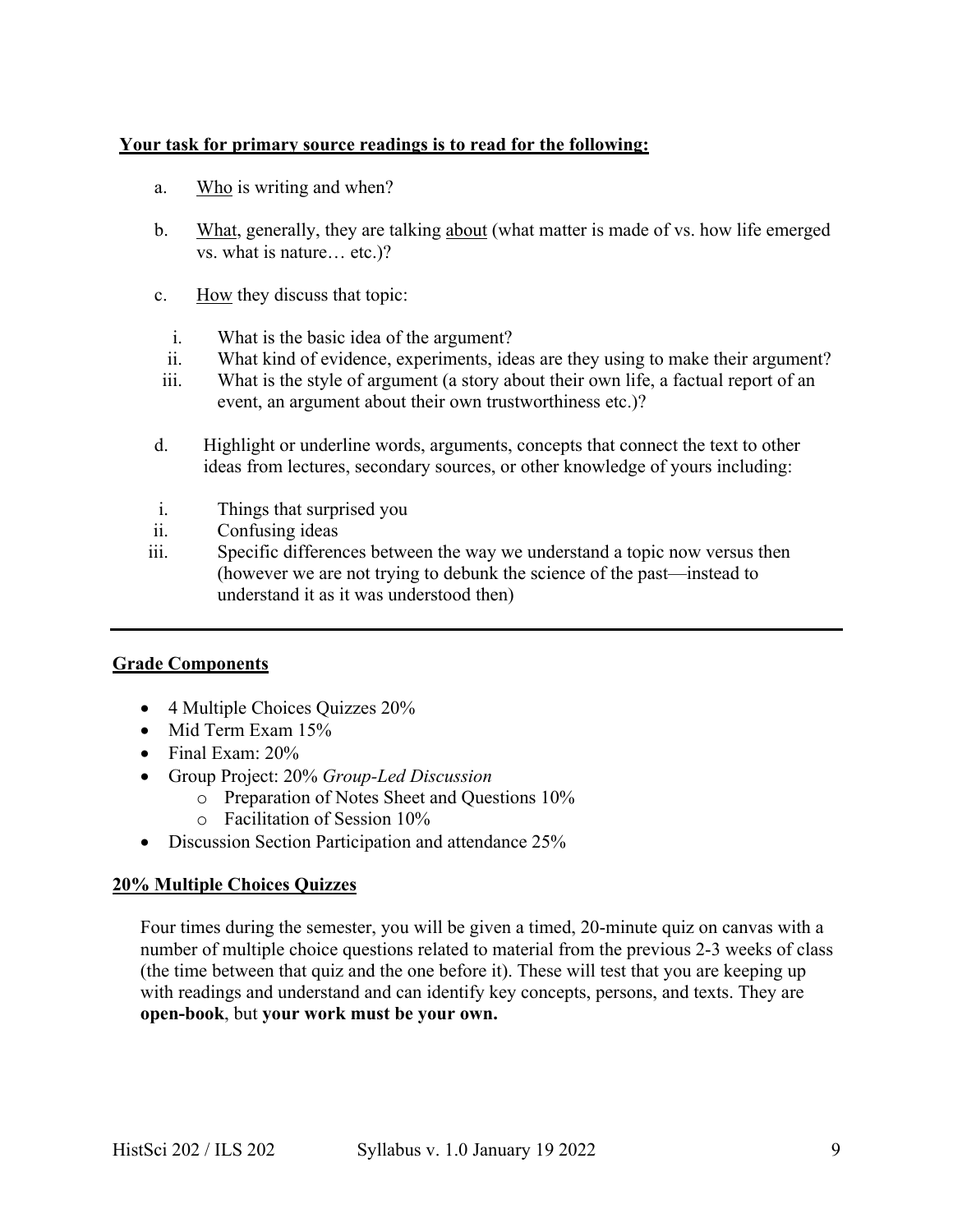#### **15% Mid-term Exam**

The mid-term exam will have you perform two types of exercises: short-answer questions that specifically ask you about a single scientific idea, episode, or person (requiring a 2-3 sentence response); and medium-length essays that ask you to bring together ideas from different weeks and make a thesis based on change over time.(requiring about 2 paragraphs of response).

Full credit is given to detailed responses that demonstrate familiarity with the text, and understanding of the historical context and relevance of the quotation to the story we are telling in class.

**The mid-term and the final are open-notes and open-book** but time-limited, and all work must be your own. *Both examinations will take place on Canvas.*

#### **20% Final Exam**

The final exam will be of a similar form to the mid-term, consisting of a group of shortanswer and medium-length essay questions; just a bit longer. The mid-term and the final are open-notes and open-book but time-limited, and all work must be your own. *Both examinations will take place on Canvas.*

#### **20% Group Project**

In the early weeks of class, you will be connected with members of your discussion section to participate in a group activity that will culminate in the second half of the semester. The assignment is to prepare to run a discussion section, producing a note sheet, discussion questions and guiding your classmates towards analysis of the week's texts and course content with discussion questions. You will be responsible for 30 minutes of class time (your TA will still be there to run the session for the remaining 20 minutes, to answer questions and discuss lecture materials). This is an opportunity for you to learn skills for how to participate in a discussion course effectively, a skill for your future coursework at UW-Madison. We welcome you and your group to bring in your own interests to the conversation. Details will be given in week 3, and these student-led sessions will begin after the mid-term.

#### **25% Discussion Section Participation and attendance**

## **Attendance:**

**You must attend all discussion section meetings.** You are **permitted two "freebies"** unexcused, unexplained absences from discussion sections. Additionally, if something comes up (a doctor's visit, family situation) you should be in touch with your TA and Professor Kennedy to request an excused absence, but please try to do so in advance if possible to arrange alternative work. **You will lose 5% on your discussion grade for each additional unexcused absence.** (e.g. if you finish with a 90% on your participation as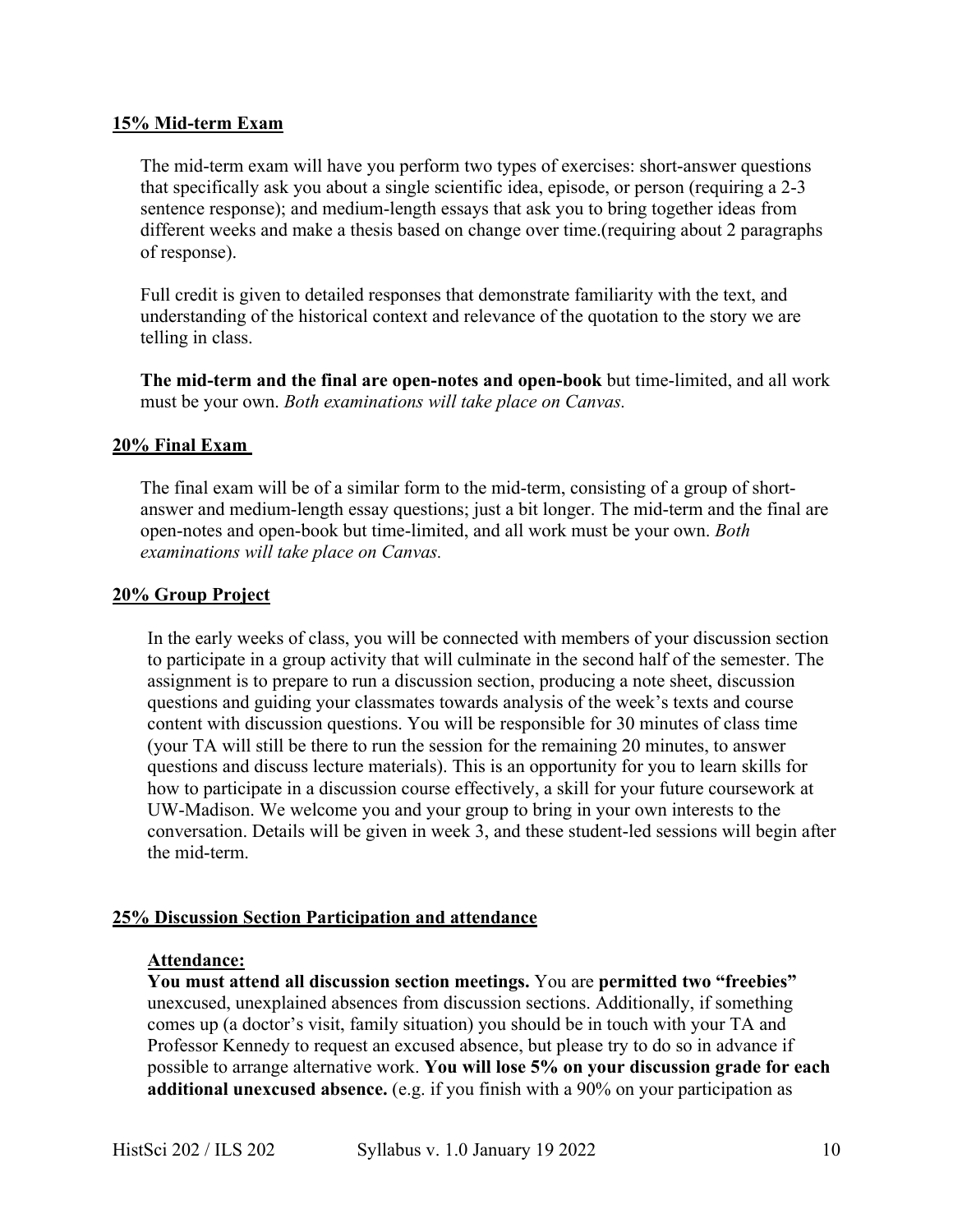described in the rubric below, but you have three unexcused absences you'll receive an 85% on your discussion grade for the semester).

Participation is a significant component of your grade in this course. We understand that not all students contribute by making lengthy comments! You are graded on your contributions to class meetings and discussions, not simply in terms of the amount you speak, but also on your productive engagement with your classmates' ideas. We will discuss in greater detail expectations for participation, ideas for how to build upon each other's comments, standards of behavior and respect in our classroom community, and the way you will be evaluated.

| Excellent $(90-100)$ | Good (80-90)      | Competent (70-80)    | Inadequate $(60-70)$ | Fail $(0-60)$ |
|----------------------|-------------------|----------------------|----------------------|---------------|
| -Mastery over        | -Knows            | -Basic grasp of      | -Insufficient        | -Uninvolved   |
| readings and         | readings well     | reading              | command of           | -Unexcused    |
| previous discussion  | -Consistent       | -Mostly offers facts | reading              | -Disruptive   |
| -Explores questions  | preparation and   | or surface-level     | -Attempts to         |               |
| rigorously           | involvement       | interpretations      | contribute facts or  |               |
| -Comes to class      | -Offers analysis  | -Contributes when    | interpretations      |               |
| with interpretations | of texts in class | called upon but not  | when called but      |               |
| and questions        |                   | actively engaged     | unable to offer      |               |
| -Engages others      |                   |                      | substance            |               |
| respectfully         |                   |                      |                      |               |

# **Discussion Participation Rubric**

# **Grade Scale**

| $\mathsf{A}$ | 93-100    |
|--------------|-----------|
| AB           | 88-93     |
| B            | 82-88     |
| BC           | 77-82     |
| C            | 72-77     |
| D            | 67-72     |
| F            | Below 67. |
|              |           |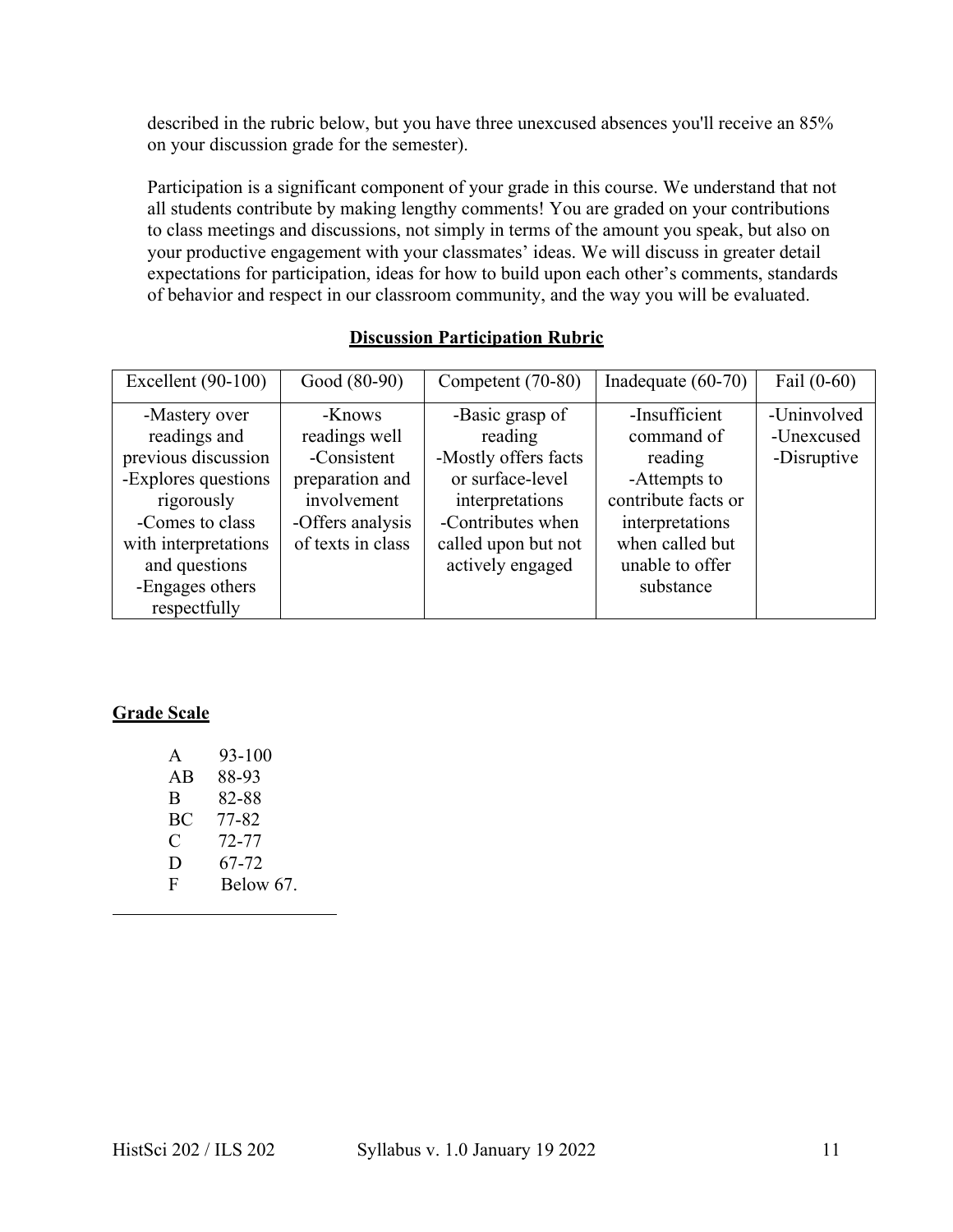# **Week 1: Introduction**

- January 25 Lecture 1: Introduction: What is Science?
- January 27 Lecture 2: Our approach to the history of science

## *Read:*

- 1. Dear, Peter The Intelligibility of Nature Introduction
- 2. Prescod-Weinstein, Chanda "Stop Equating Science with Truth" *Slate.com* August 9, 2017 [canvas]
- 3. Jewett, Andy "What Attacks on Science Get Wrong" *Chronicle of Higher Education*  December 9, 2020 [Canvas]

## **Week 2: Revolutions in Heaven and on Earth (1543-1675)**

#### **\*\*First Discussion Section Meetings Discussing Week 1 and 2 Readings**

- February 1 Lecture 3: Copernicus, Galileo and the "Scientific Revolution"
- February 3 Lecture 4: The Culture of Experiment

#### *Read:*

#### **Secondary sources:**

1. Shapin, Steven The Scientific Revolution Chapter 1: What was Known? [canvas]

#### **Primary Sources:**

- 2. Galilei, Galileo "Letter to the Grand Duchess Christina, 1615 Selections [canvas]
- 3. [Skim] Boyle, Robert "New experiments about the weaken'd Spring and some unobserv'd Effects of the Air." Selections *Philosophical Transactions of the Royal Society, 1204 December 27,* 1675 [canvas]

#### **Week 3: Natural and Mechanical Philosophy (1637-1727)**

# February 8 Lecture 5: The Mechanical Philosophy in the  $17<sup>th</sup>$  Century

February 10 Lecture 6: Isaac Newton: Gravity and the Divine Sensorium

Discussion Sections: Discussing Week 3 Readings

#### **\*\*February 11: Quiz 1 [canvas] (Covering Week 2 and 3 Material)**

#### *Read:*

#### **Secondary sources:**

1. Dear, Peter The Intelligibility of Nature Chapter 1, "The Mechanical Universe from Galileo to Newton"

#### **Secondary sources:**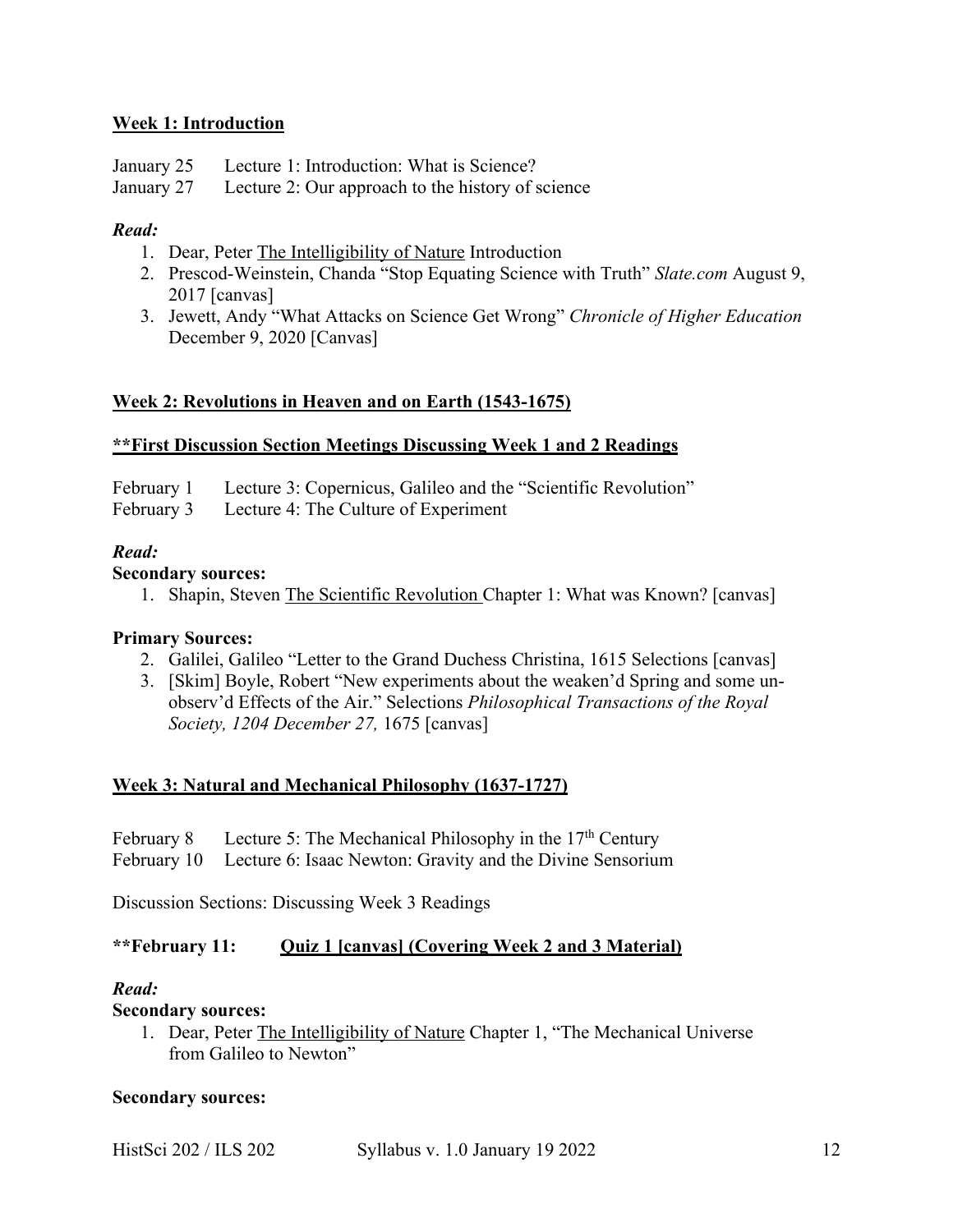- 2. Cavendish, Margaret, Duchess of Newcastle Grounds of Natural Philosophy Selections 1668 [canvas]
- 3. Letters from the Clarke-Leibniz Correspondence, 1715-1716 [canvas]

# **Week 4: Social Revolution and the Culture of Reason (1751-1843)**

February 15 Lecture 7: Categorizing Knowledge

February 17 Lecture 8: The Culture of Reason

Discussion Sections: Discussing Week 4 Readings

# *Read:*

# **Secondary sources**:

1. Dear, The Intelligibility of Nature Chapter 2 "A Place for Everything"

# **Primary sources:**

- 2. d'Alambert, Jean le Rond "Preliminary Discourse to the Encyclopedia of Diderot" 1751 [canvas]
- 3. Lovelace, Ada Notes on *Sketch of the Analytical Engine Invented by Charles Babbage* 1843

# **Week 5: Imperialism and Order (1735-1850)**

- February 22 Lecture 9: Numbers and Reason
- February 24 Lecture 10: Empire and Violence in Atlantic Science

Discussion Sections: Discussing Week 5 Readings

# **\*\*February 25: Quiz 2 (covering weeks 4-5) [canvas]**

# *Read:*

# **Secondary sources**:

- 1. Cohen, Patricia Cline A Calculating People: The Spread of Numeracy in Early America **Selections**
- 2. Kean, Sam "Historians expose early scientists' debt to the slave trade" *Science* April 4, 2019 [link on canvas]

# **Primary sources:**

3. Linnaeus, Carl Systema Naturae 1735 [System of Nature] Selections [canvas]

# **Week 6: Evolution and the Age of the Earth (1830-1870)**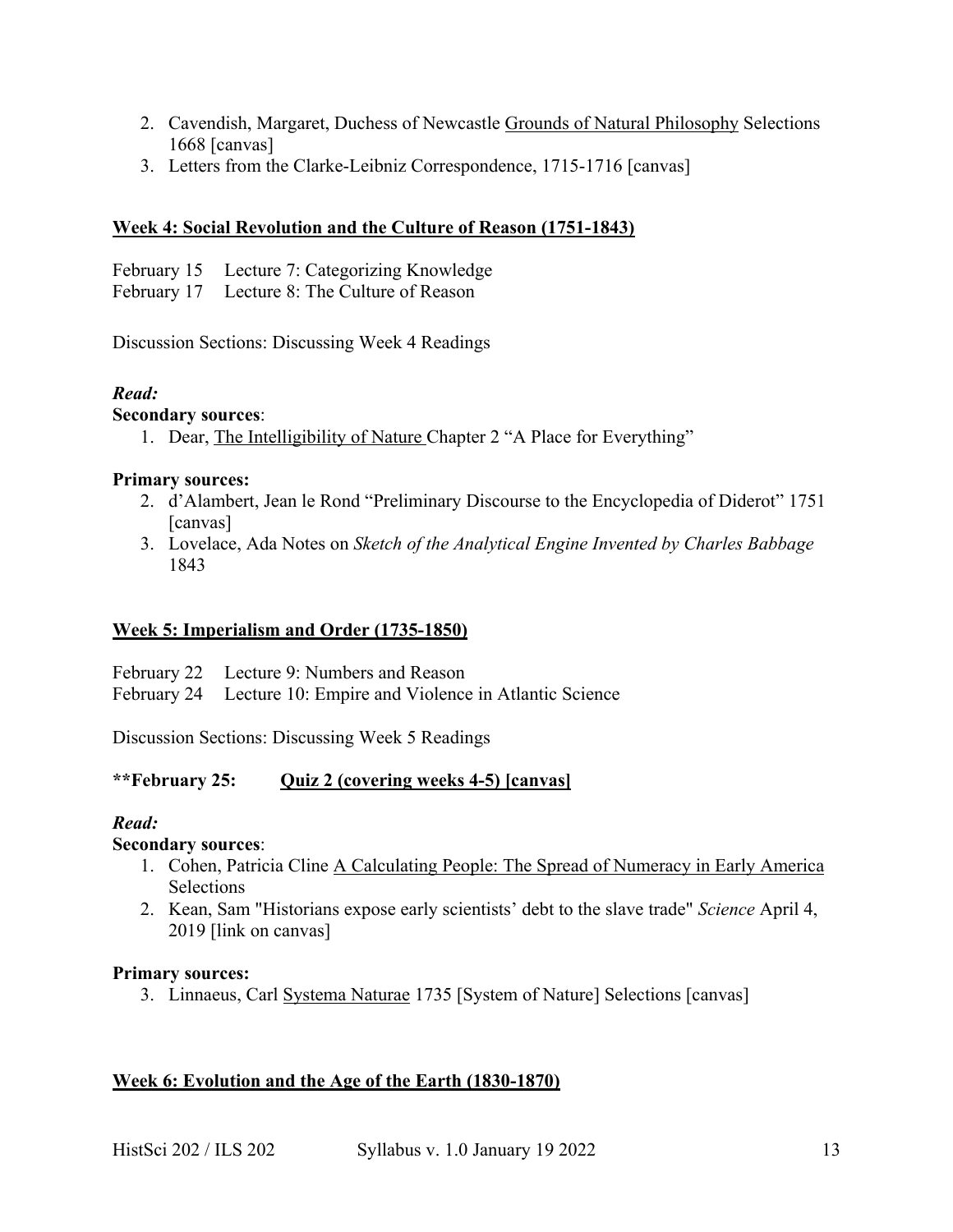- March 1 Lecture 11: Natural History and the Age of the Earth
- March 3 Lecture 12: Darwin and Evolution

Discussion Sections: Discussing Week 6 Readings

# *Read:*

## **Secondary sources**:

1. Dear, Peter The Intelligibility of Nature Chapter 4 "Design and Disorder"

## **Primary sources:**

2. Darwin, Charles The Origin of Species Chapter XIV "Conclusion and recapitulation." [On canvas]

# **Week 7: Biology and Statecraft (1860-1910)**

March 8 Lecture 13: Life in America: Biology and Scientific Institutions in the US March 10 **Mid-term Exam in Class (Covering through week 6)**

Discussion Sections: Continuing discussion of Darwin and Week 7 Material

## *Read:*

## *Primary sources:*

*1.* Carr, Ezra *The Patrons of Husbandry on the Pacific Coast, being a complete history of the origin, condition and progress of agriculture in different parts of the world* "Higher Agricultural Education," 1875

# *WEEK 8 (March 14-18) SPRING BREAK – No Class*

# **Week 9: Science and Modern Life (1870-1930)**

| March 22 | Lecture 14: From Darwin to Eugenics         |
|----------|---------------------------------------------|
| March 24 | Lecture 15: Energy, Efficiency, Electricity |

Discussion Sections: Discussion of Week 7 + 9 Material

# *Read:*

#### *Secondary sources:*

- 1. Dear, Peter The Intelligibility of Nature Chapter 5, "Dynamical Explanation: The Aether and Victorian Machines"
- 2. Alexander, Jennifer The Mantra of Efficiency Chapter 4, "Balance and Transformation" [canvas]

# **Week 10: Modernity, Relativity and the Atom (1900-1938)**

HistSci 202 / ILS 202 Syllabus v. 1.0 January 19 2022 14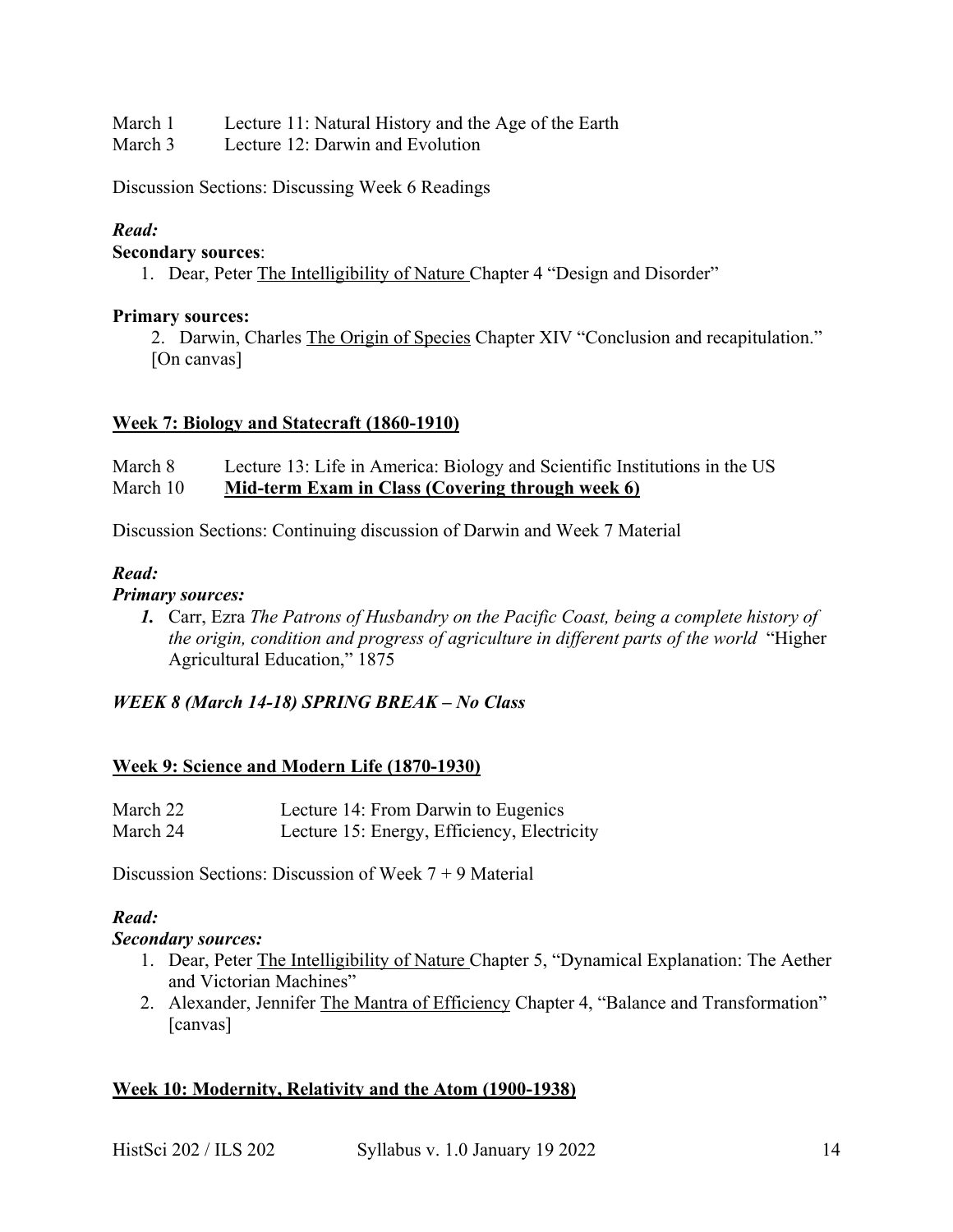| March 29 | Lecture 16: The Einstein Revolution                                   |
|----------|-----------------------------------------------------------------------|
| March 31 | Lecture 17: World War I, International Science, and Quantum Mechanics |

# *Read:*

## *Secondary Sources*

1. Dear, Peter The Intelligibility of Nature Chapter 6, "How to Understand Nature? Einstein, Bohr and the Quantum Universe"

## *Primary Sources*

- 2. Curie, Marie Sklodowska "Radium and the New Concepts in Chemistry" 1911 Nobel Prize Banquet Address
- 3. Owen, Wilfred "Dulce et Decorum Est" 1921 [link on canvas]
- 4. 2 Accounts of Chlorine Gas attack at the Second Battle of Ypres April-May 1915 [link on canvas]

# **Week 11: Atomic Sovereignty 1938-1969**

| April 5 | Lecture 17: World War II: The Physicists War              |
|---------|-----------------------------------------------------------|
| April 7 | Lecture 18: The ideology of free science and the Cold War |

# *Read:*

## *Secondary Sources*

- 1. Iber, Patrick "How the Cold War Defined Scientific Freedom" [review of Audra Wolfe's Freedom's Laboratory] *The New Republic* [canvas]
- 2. Kaiser, David and Benjamin Wilson "American Scientists as Public Citizens: 70 Years of the Bulletin of Atomic Scientists" *Bulletin of the Atomic Scientists* [canvas]

# *Primary Sources*

- 3. Einstein, Albert "Letter to President Roosevelt" [the Einstein-Szilard Letter] 1939 [canvas]
- 4. Watch: "One world or None" 1946 Film (9:11)

# **Week 12: When Science got Big 1958-1973**

- April 12 Lecture 19: Big Science
- April 14 Lecture 20: Hippie Science, Activist Science, and Quantum Mechanics

# **\*\*April 15 Quiz 3 [canvas] (covering weeks 9-11)**

# *Read:*

# *Secondary Sources*

1. Kaiser, David How the Hippies Saved Physics: Counterculture and the Quantum Revival Introduction and Chapter 1 [canvas]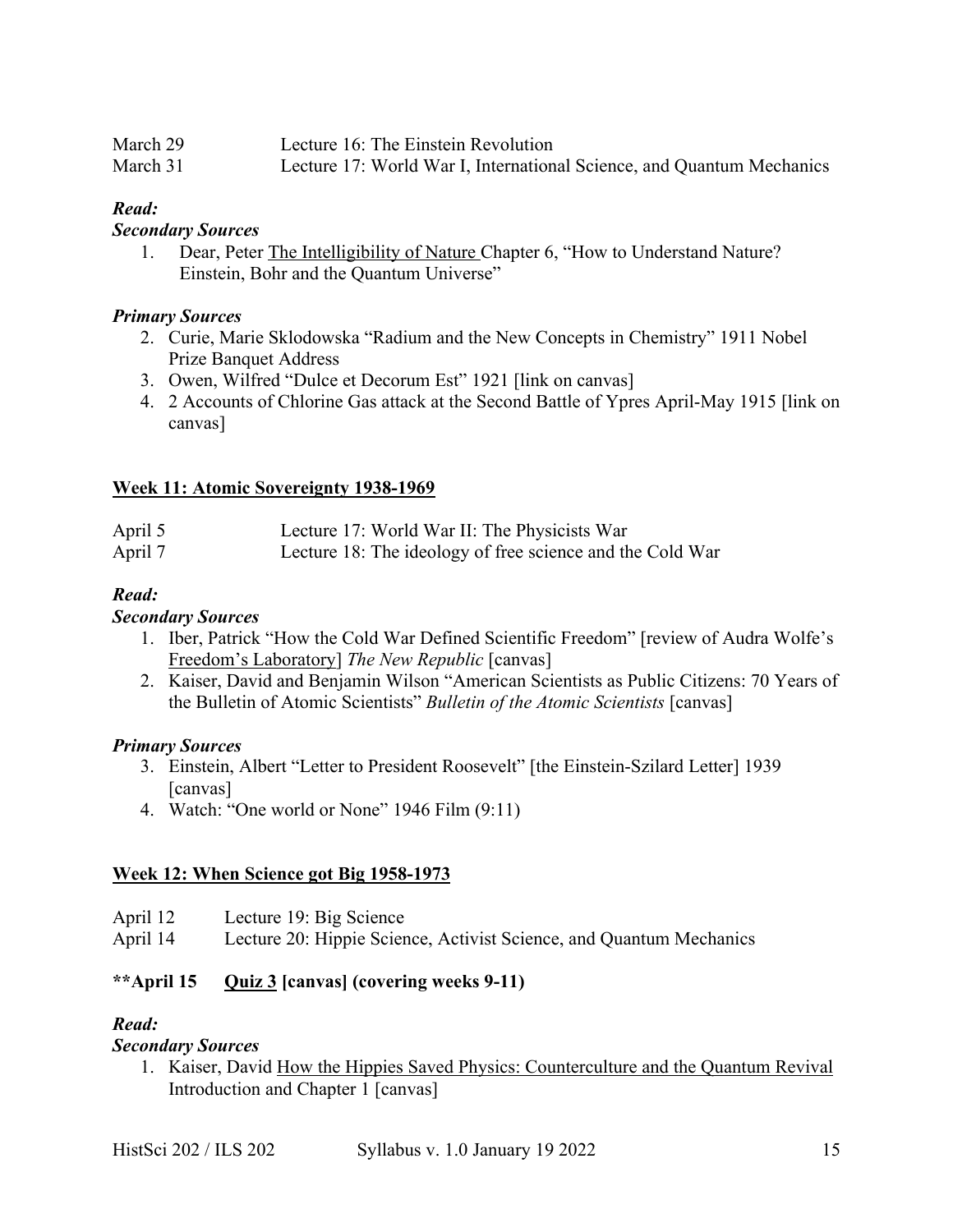## *Primary Sources*

- 2. Eisenhower, Dwight "President's Farewell Address to the Nation" January 17, 1961 [canvas]
- 3. Science for the People "Calculus for Conquest" March, 1973 [canvas]

## **Week 13: Biology and Politics 1920-1975**

| April 19 | Lecture 21: Human Nature                          |
|----------|---------------------------------------------------|
| April 21 | Lecture 22: DNA and Gender in Scientific Research |

# *Read:*

## *Secondary Sources*

- 1. Larson, Edward Summer of the Gods: The Scopes Trial and America's Continuing Debate Over Science and Religion Introduction and Chapter 2: "Government by the People" [canvas]
- *2.* Watch: "Secret of Photo 51" [on Rosalind Franklin] *Nova* [link on canvas]
- 3. Keller, Evelyn Fox and Bill Moyers Transcript of Conversation for his TV show "World of Ideas" 1990 [canvas]

## **Week 14: Life on Earth, 1962-2016**

| April 26 | Lecture 23: Genetics, Race, and Society      |
|----------|----------------------------------------------|
| April 28 | Lecture 24: Ecology, Environment and Climate |

#### **\*\*\*April 29 Quiz 4 (covering weeks 12-13) [canvas]**

# *Read:*

#### *Primary Sources*

1. Carson, Rachel Silent Spring Selections (and introduction by Lear) (1962)

#### *Secondary Sources*

- 2. Oreskes, Naomi and Erik Conway Merchants of Doubt: How a Handful of Scientists Obscured the Truth on Issues from Tobacco Smoke to Global Warming Chapter 6: "The Denial of Global Warming" [canvas]
- 3. Watch: Alondra Nelson, "The Social Life of DNA" 2017 British Journal of Sociology Lecture [only required to watch until 52:45]

#### **Week 15: Big Data, Small Particles, Black Holes, 1996-2020**

May 3 Lecture 26: Climate Change, Cont.

May 5 Lecture 27: The "End of Theory" and the "Theory of Everything"

*No Reading*

| HistSci 202 / ILS 202 | Syllabus v. 1.0 January 19 2022 |  |
|-----------------------|---------------------------------|--|
|-----------------------|---------------------------------|--|